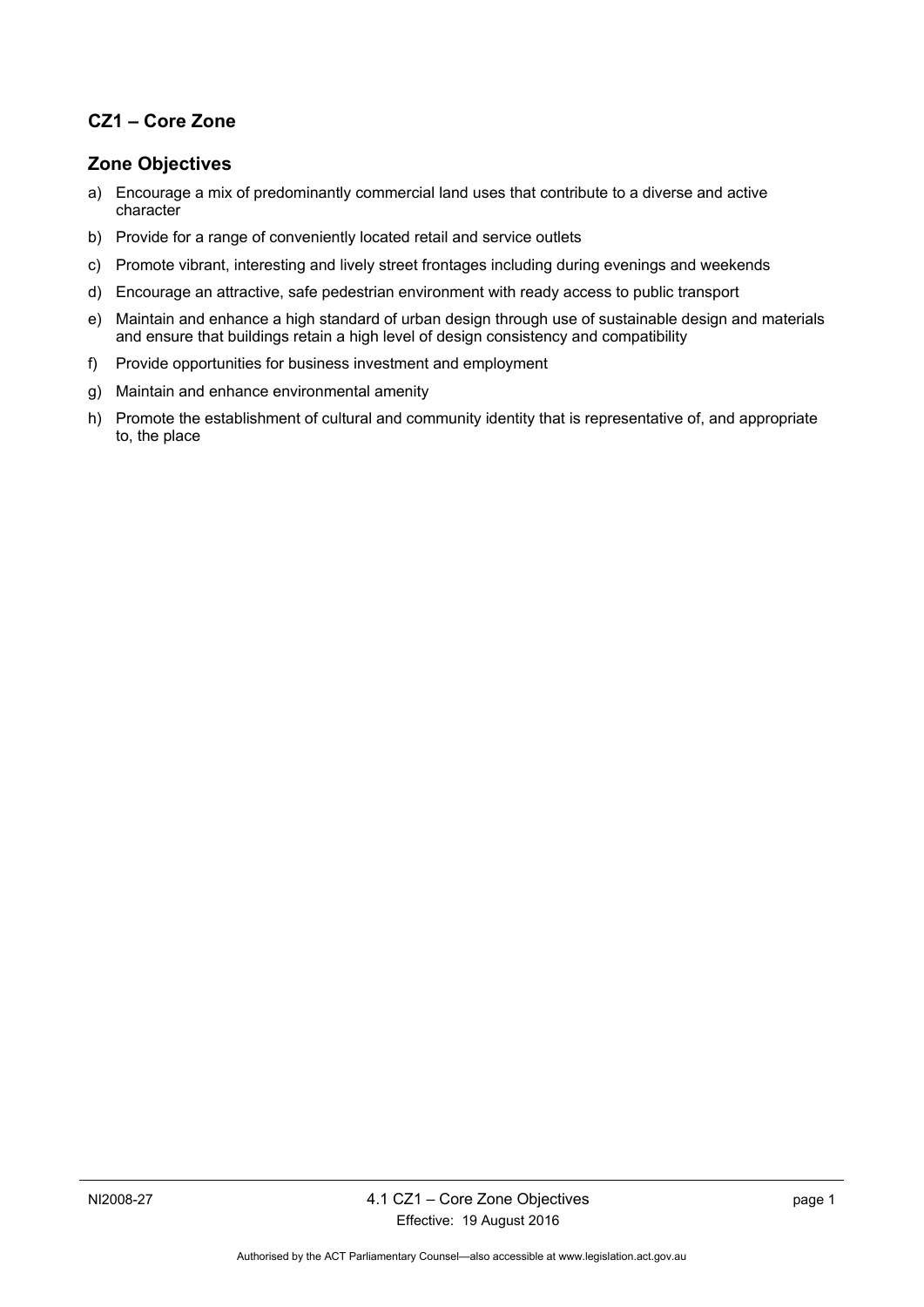# **CZ1 – Core Zone Development Table**

|                                                                                                                                        | <b>EXEMPT DEVELOPMENT</b>                                                                       |  |
|----------------------------------------------------------------------------------------------------------------------------------------|-------------------------------------------------------------------------------------------------|--|
| Development approval is not required. Building approval may be required.<br>On leased land, development must be authorised by a lease. |                                                                                                 |  |
| Development identified in the Planning and Development Act 2007 as exempt (see sections 133 and                                        |                                                                                                 |  |
| 134 of the Act and section 20 and schedule 1 of the Planning and Development Regulation 2008)                                          |                                                                                                 |  |
| <b>ASSESSABLE DEVELOPMENT</b>                                                                                                          |                                                                                                 |  |
| Development application required.                                                                                                      |                                                                                                 |  |
| On leased land, development must be authorised by a lease.                                                                             |                                                                                                 |  |
| <b>MINIMUM ASSESSMENT TRACK</b>                                                                                                        |                                                                                                 |  |
| <b>CODE</b>                                                                                                                            |                                                                                                 |  |
| Development listed below requires a development application and is assessed in the code track                                          |                                                                                                 |  |
| <b>Development</b>                                                                                                                     |                                                                                                 |  |
| Varying a lease to do one or more of the following:                                                                                    |                                                                                                 |  |
| 1. express or change the number of approved or lawfully erected units                                                                  |                                                                                                 |  |
| 2. remove, relocate or change easements.                                                                                               |                                                                                                 |  |
| <b>MINIMUM ASSESSMENT TRACK</b>                                                                                                        |                                                                                                 |  |
| <b>MERIT</b>                                                                                                                           |                                                                                                 |  |
|                                                                                                                                        | Development listed below requires a development application and is assessed in the merit track, |  |
|                                                                                                                                        | unless specified in schedule 4 of the Planning and Development Act 2007 (as impact track) or    |  |
| specified as prohibited development in a precinct map.                                                                                 |                                                                                                 |  |
| <b>Development</b>                                                                                                                     |                                                                                                 |  |
| ancillary use                                                                                                                          | minor use                                                                                       |  |
| car park                                                                                                                               | NON RETAIL COMMERCIAL USE                                                                       |  |
| civic administration                                                                                                                   | outdoor recreation facility                                                                     |  |
| club                                                                                                                                   | parkland                                                                                        |  |
| <b>COMMERCIAL ACCOMMODATION USE</b>                                                                                                    | pedestrian plaza                                                                                |  |
| communications facility                                                                                                                | place of assembly                                                                               |  |
| <b>COMMUNITY USE</b>                                                                                                                   | public transport facility                                                                       |  |
| consolidation                                                                                                                          | recyclable materials collection                                                                 |  |
| craft workshop                                                                                                                         | <b>RESIDENTIAL USE</b>                                                                          |  |
| demolition                                                                                                                             | restaurant                                                                                      |  |
| development in a location and of a type identified                                                                                     | service station                                                                                 |  |
| in a precinct map as additional merit track                                                                                            |                                                                                                 |  |
| development                                                                                                                            |                                                                                                 |  |
| drink establishment                                                                                                                    | <b>SHOP</b>                                                                                     |  |
| emergency services facility                                                                                                            | sign                                                                                            |  |
| home business                                                                                                                          | subdivision                                                                                     |  |
| indoor entertainment facility                                                                                                          | temporary use                                                                                   |  |
| indoor recreation facility                                                                                                             | tourist facility                                                                                |  |
| light industry                                                                                                                         | varying a lease (where not prohibited, code track<br>or impact track assessable)                |  |
| minor road                                                                                                                             |                                                                                                 |  |
| <b>MINIMUM ASSESSMENT TRACK</b>                                                                                                        |                                                                                                 |  |
| <b>IMPACT</b>                                                                                                                          |                                                                                                 |  |
| Development listed below requires a development application and is assessed in the impact track                                        |                                                                                                 |  |
| Development that is not:<br>1.                                                                                                         |                                                                                                 |  |
| Exempt, code track or merit track development (see section 132 of the Planning and<br>a.                                               |                                                                                                 |  |
| Development Act 2007); or                                                                                                              |                                                                                                 |  |
| Drobibited development, other than development that is permitted under 0127 of the                                                     |                                                                                                 |  |

b. Prohibited development, other than development that is permitted under s137 of the Planning and Development Act 2007.